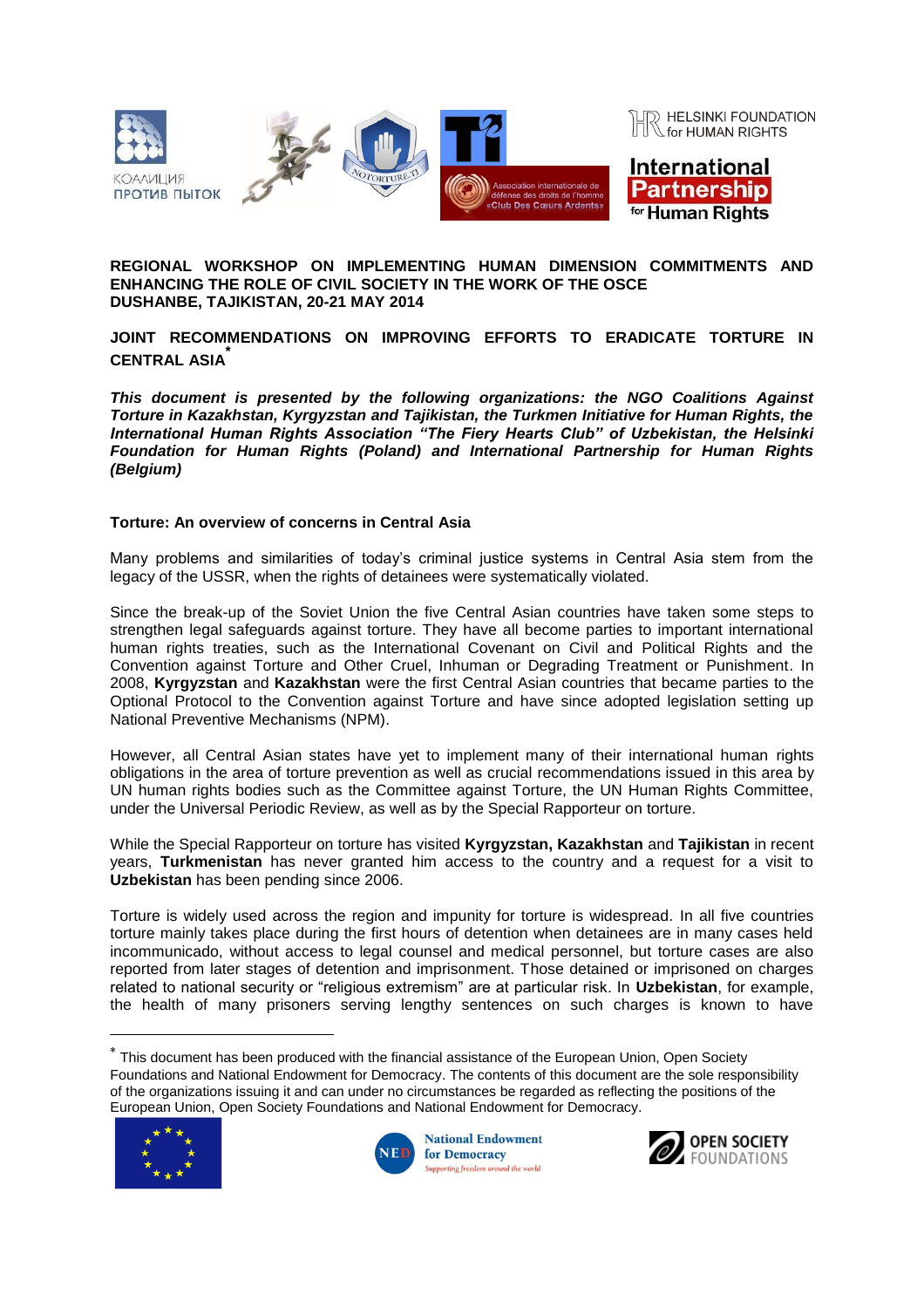deteriorated badly due to ill-treatment and deplorable prison conditions and cases of deaths in prison have been reported regularly. In **Turkmenistan** the authorities continue to withhold information about the whereabouts of dozens of people arrested and convicted in connection with the alleged 2002 assassination attempt on former President Saparmurad Niyazov. Many of them were believed to have been subjected to torture and some reportedly died in custody.

To different degrees, all Central Asian countries continue to use the criminal justice system as a means to control and curtail opposition. For many within the criminal justice systems of these countries the incentives to apply torture are greater than the disincentives. For example, while the risk of punishment for abuse is very small, torture or other ill-treatment open up avenues for additional income as law enforcement officers and prison personnel frequently apply torture to extract money from detainees and prisoners. In addition, Central Asian law enforcement officers continue to be assessed – albeit unofficially – by the number of crimes they solve, a system that exacerbates the risk that police resort to torture to obtain a confession to a hitherto unsolved crime.

Human rights defenders and lawyers defending torture victims are at risk of repercussions, particularly when the detainees are held on charges involving "religious extremism", terrorism or undermining national security. In many cases activists are closely monitored by the authorities; they are subjected to excessive checks and in some cases NGOs have been threatened with liquidation of their organizations as a result of their human rights work. In **Turkmenistan** no independent human rights group is able to operate openly at all.

We are also concerned that in the name of national security, security services of CIS countries, particularly of **Kazakhstan, Russia** and **Ukraine**, have forcibly returned numerous suspected members of banned Islamic groups or parties to **Tajikistan** and **Uzbekistan**. Many of them were subjected to torture. Under international human rights law, in particular the Convention against Torture, states are prohibited from sending anybody against their will to another country where there is a real risk that they will be subjected to torture or other ill-treatment.

### **Recommendations**

Below we outline what we see as the most pressing steps that Central Asian OSCE participating States, all other OSCE participating States and OSCE institutions should take in order to make significant progress towards the eradication of torture in Central Asia, and to ensure better coordination of efforts in this regard.

#### *Recommendations to the governments of the Central Asian OSCE participating States:*

*The authorities of all Central Asian states should:* 

- Promptly act on all complaints involving allegations of torture and ill-treatment by initiating thorough, impartial and independent investigations, punishing those found responsible, providing adequate and full compensation to torture victims, and reporting on the measures taken in mass media.
- Provide the main safeguards of detainees against torture: a) Ensure that the right to access to a lawyer of the detainee's choice from the moment of deprivation of liberty is fully implemented; b) introduce and strictly enforce police registration of a person's detention without delay after the actual moment of detention; c) ensure that routine medical examinations of anyone arriving at a detention facility are carried out; and d) ensure that the remand hearing takes place no later than 48 hours after the moment of detention and that judges inquire into the legality and grounds of detention and the detainee's treatment in custody.
- Elaborate and introduce in the legislation the institution of independent forensic medical examinations and increase the number of qualified medical personnel in police detention and pre-trial facilities. Ensure that medical personnel working inside detention facilities are truly independent of law enforcement agencies and are trained on the provisions of the Istanbul Protocol.
- Introduce legislation to create an independent body that is endowed with sufficient authority and competence to conduct prompt, thorough and independent investigations into allegations of torture or other ill-treatment.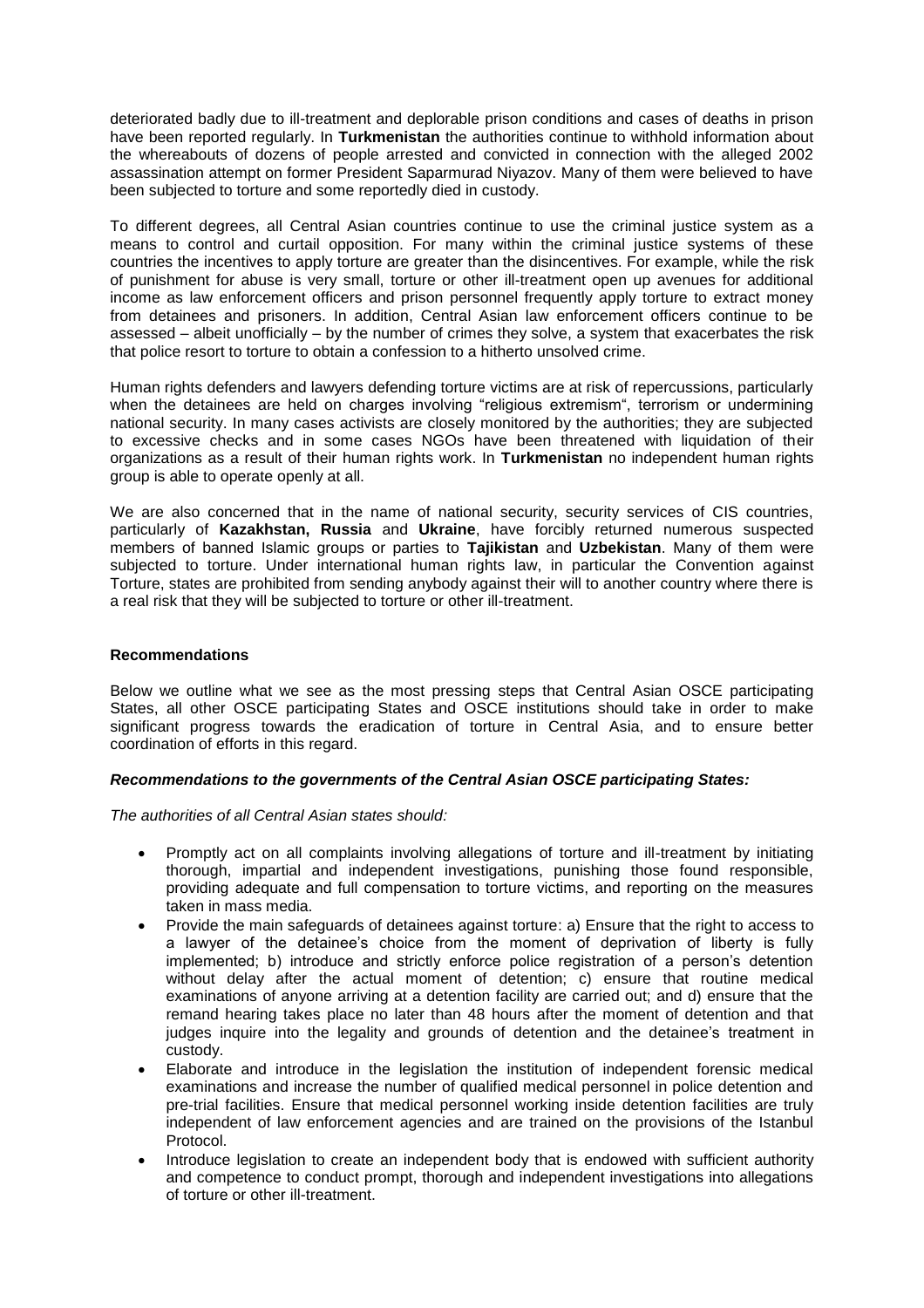- Ensure that human rights defenders are protected from ill-treatment, threats and repressions resulting from their anti-torture work and that law enforcement officers are punished for carrying out such measures under relevant administrative or criminal legislation.
- Conduct regular and genuine consultations with civil society organizations, journalists and lawyers on necessary reforms of the criminal justice system as well as on policies regarding torture prevention and their implementation.

*The following recommendations are addressed to specific Central Asian OSCE participating States:*

- The authorities of **Kazakhstan** should ensure that the National Preventive Mechanism (NPM) is fully independent of the executive branch of power, including that it is financially autonomous.
- The authorities of **Kyrgyzstan** should ensure that the National Centre for the Prevention of Torture, the country's NPM, is provided with the necessary financial, human and material resources to fulfil its mandate independently and effectively.
- The authorities of **Tajikistan** should grant prompt, independent and full access to the Monitoring Group established under the Ombudsman to all temporary detention facilities (IVS), pre-trial detention facilities (SIZO) and other places of deprivation of liberty to civil society activists, in order to conduct independent monitoring. The authorities should also promptly ratify the Optional Protocol to the Convention against Torture.
- The authorities of **Turkmenistan** should publish comprehensive statistics on how many investigations and criminal cases have been instigated under the crime of "torture", which was introduced to the Criminal Code of Turkmenistan in August 2012 (as Article 182-1).
- The authorities of **Turkmenistan** and **Uzbekistan** should promptly accept pending invitations from the Special Rapporteur against torture.

# *Recommendations to other OSCE participating States:*

In accordance with the principle that issues relating to human dimension commitments are matters of direct and legitimate concern to all OSCE participating States, participating States from outside Central Asia should:

- Urge the governments of the Central Asian states to promptly implement all recommendations included in the section "Recommendations to the governments of the Central Asian OSCE participating States" and make the topic of torture prevention a priority in bi-lateral meetings and human rights dialogues.
- Provide comprehensive support to Central Asian human rights defenders working on torture, including by urging the authorities to put in place legal safeguards regarding freedom of association and by encouraging programmes that provide psychosocial support to lawyers and activists.
- Make all programmes, where foreign governments provide training, support or cooperate in other ways with Central Asian government agencies, in particular those directly engaged with law enforcement agencies and the military, conditional on the observance of international human rights standards, particularly those regarding torture.
- Ensure that no one within their jurisdiction is returned to any country where they would be at risk of torture or other ill-treatment.

#### *Recommendations to the whole OSCE community and OSCE institutions:*

- The **Office for Democratic Institutions and Human Rights (ODIHR)** should significantly step up its support of governments and civil society organizations in their work relating to the eradication of torture. It should increase its efforts to support governments in implementing international standards and obligations as well as recommendations of international human rights mechanisms and procedures.
- **OSCE institutions** should pay special attention to the creation of favorable conditions for human rights defenders in OSCE member states, so that they can freely carry out their work on torture prevention. They should focus on enhancing the safety of human rights defenders and support programmes that provide psychosocial support to lawyers and activists. **ODIHR** should collect and promote examples of best practice and recommendations in this area.
- **OSCE offices in Central Asia** should provide comprehensive support to all civil society organizations, lawyers and journalists working on torture prevention, including through